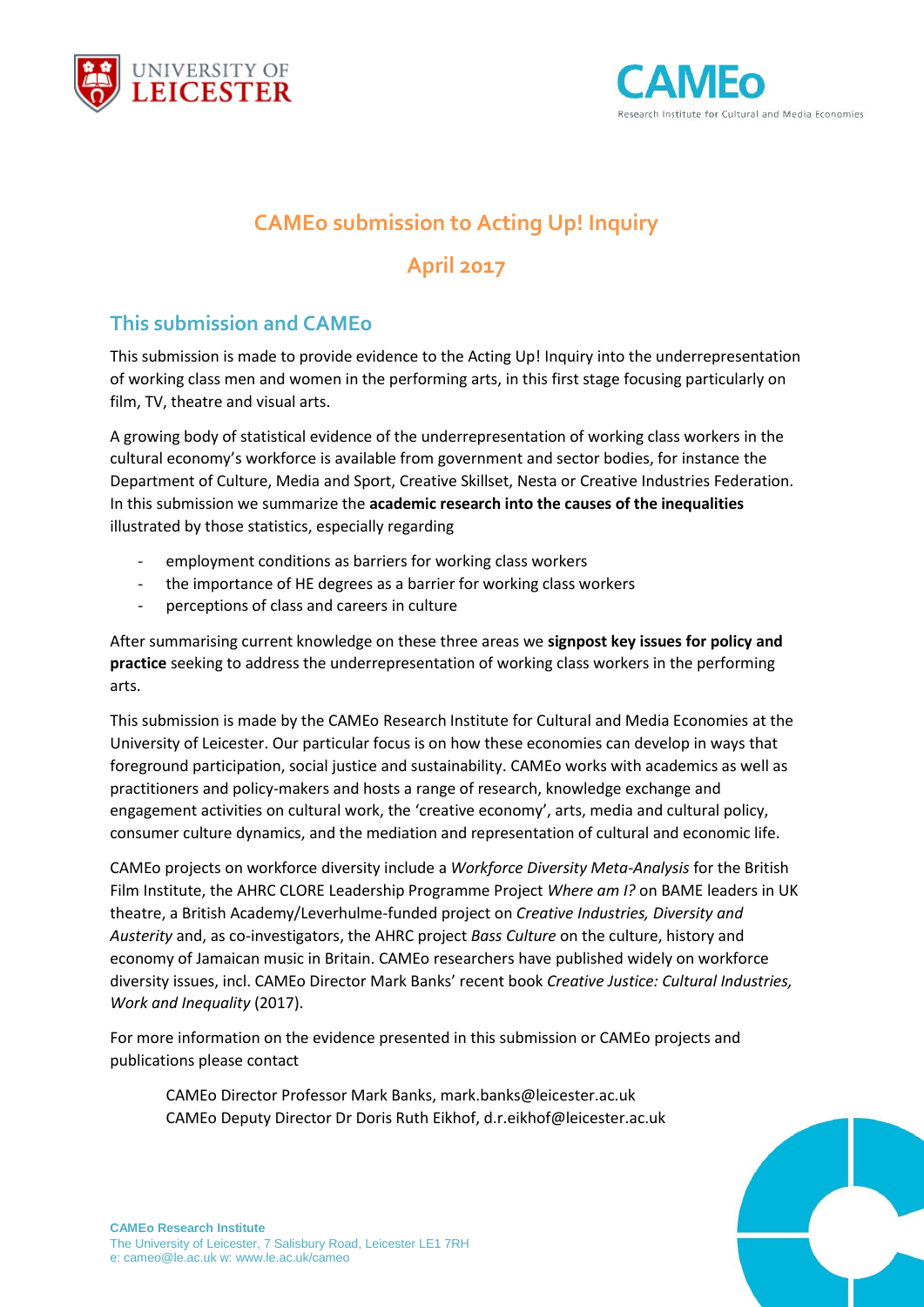



### **Employment conditions as barriers for working class workers**

A key barrier to workforce diversity in the performing arts and the cultural economy more broadly is project-based employment (e.g. Eikhof & Warhurst, 2013):

- Workers face substantive employment and income insecurities. In industries such as theatre and film a significant majority of workers are employed as freelancers and many spend half to two thirds of their time looking for work rather than earning income (Creative Skillset 2008; 2014).
- Workers have to undertake unpaid work such as internships to earn reputation, or work for 'exposure' to demonstrate their employability and develop skills (e.g. Banks, 2017; Eikhof & Warhurst 2013).
- Employers recruit through personal recommendations and networks to minimise the risk of making wrong recruitment decisions (e.g. Grugulis and Stoyanova, 2012).

For individuals from working class background these employment conditions are particularly problematic:

- Working class workers are less likely to have the financial capital needed for buffering the risks of flexible employment;
- Working class workers are less likely to be able to afford working for free, for instance as interns;
- Working class workers are less likely to have access to the all-important social networks.
- Informal recruitment favours appointments in the decision makers' image, i.e. middle class decision makers recruit middle class workers.

Importantly, the problematic employment conditions result from a project-based model of production. Cultural production requires flexibility to be profitable and the employment conditions that have developed to meet those flexibility needs are one important cause of social inequalities in cultural work (see figure below). Women and ethnic minority workers are similarly disadvantaged, which means that working class workers who are also women or from ethnic minority backgrounds therefore face particularly high obstacles to working in the performing arts.

Translation of model of production into social inequalities (from Eikhof and Warhurst 2013)



#### **CAMEo Research Institute**

The University of Leicester, 7 Salisbury Road, Leicester LE1 7RH e: cameo@le.ac.uk w: www.le.ac.uk/cameo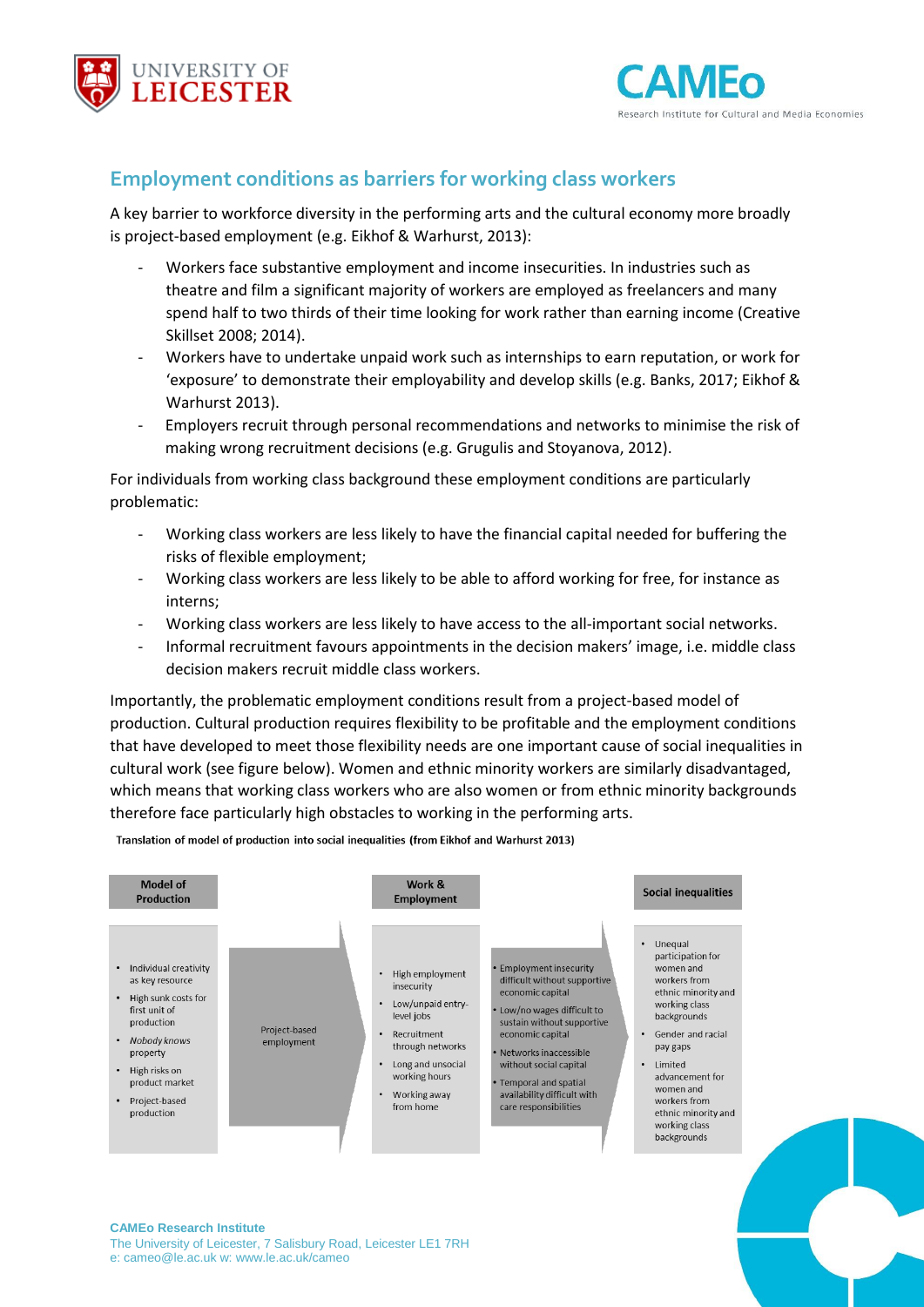



### **The importance of HE degrees as a barrier for working class workers**

Attending a university, arts or drama school is vital to a careers in performing arts, again as in the cultural economy more broadly:

- Attending higher education allows workers to cultivate their talent, acquire important skills, art form and sector knowledge, and develop marketable creative persona (e.g. Ashton & Noonan, 2013; Banks & Oakley, 2015).
- A degree from a reputed university, art or drama school signals quality of talent to prospective employers and thus functions as an important filter in recruitment processes (e.g. Comunian et al., 2010).
- Attending higher education is crucial for building the social networks and making the connections with peers and influential sector players that careers in the performing arts depend on (e.g. Grugulis and Stoyanova, 2012).

This central role of higher education is particularly problematic for working class for workers:

- Individuals from working class backgrounds are significantly less likely to be financially able to afford degree studies, or sustain them over time
- Arts and drama schools do not readily supply information on the portfolios and signals of talent they expect to see at admission stage, so applicants have to rely on informal information about entry requirements. Working class youth are much less likely to have access to such information via parents, teachers, tutors, or exposure to previously successful candidates (Burke & McManus, 2009; Hayton et al., 2014).
- Arts and drama schools require applicants to possess cultural knowledge and skills (e.g. playing instruments, mastering visual arts techniques, formal exposure to arts and culture) significantly exceeding what pupils might acquire in state schools. Working class youth are also much less likely to have acquired this cultural capital through their family or nonschool connections and extra-curricular activities (Banks, 2017; Gaztambide-Fernandez et al., 2013).
- Admission decisions depend on HE staff's subjective perceptions of artistic 'talent', and those perceptions typically prioritise middle class, white-ethnic and Eurocentric ideas of this vital quality (Banks 2017).

Working class youth are thus not only less likely to attempt HE studies for financial reasons, they are also much less likely to present their talent in ways that are recognised and rewarded by middle-class selectors at admissions stage.

### **Perceptions of class and careers in culture**

Perceptions of what constitutes talent and who 'belongs' in the performing arts are an import influence on careers in culture generally. Cultural workers' habitus, i.e. speech, appearance and gestures, but also the confidence with which they presents themselves and their talent, have to fit with sector norms and expectations. Overwhelmingly, working class habitus are still perceived as less legitimate and employable in arts and culture than middle class habitus, regardless of the actual job requirements. Not presenting what is perceived to be the right social appearance or disposition impedes participation and progression, as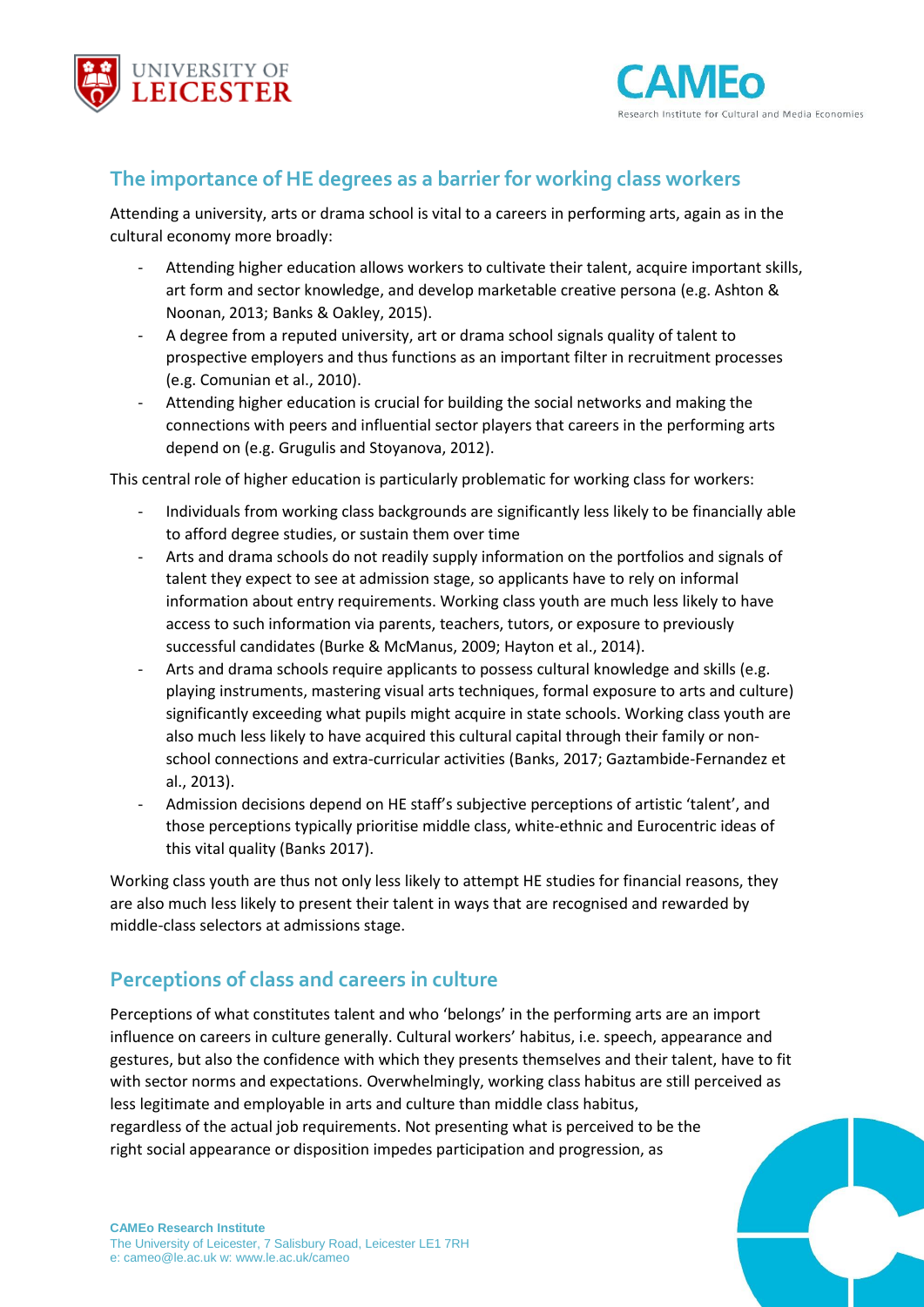



illustrated by the case of a black stunt man whose found that his black and working class accent blocked his progression to stunt coordinator even though speech would have been irrelevant in both his on-screen and the aspired off-screen coordinating role (Randle et al., 2015).

Importantly, class-related perceptions of fit also influence young people's pursuit of a career in arts and culture. As Allen and Hollingsworth (2013) show, working class youth perceived the cultural economy as a middle class domain with careers that were unobtainable for them and they therefore did not even attempt to pursue.

### **Ways forward for policy and practice**

Policy and practice that seeks to improve the representation of working class workers in the performing arts needs to recognise two issues:

- 1. Barriers to working class workforce participation in the performing arts are deeply rooted and systemic. They result from class-driven norms and perceptions, underpinned by entrenched patterns of material disadvantage, which are being exacerbated by increasingly precarious and project-based models of production. Action to change deep rooted and system causes has to be of substantial scope and breadth in order to be effective. **Cosmetic action will not do**.
- 2. Because lack of opportunity is in large parts caused by the performing arts' business model, change will only result from **action that affects businesses across the sector in equal measure**, i.e. that doesn't allow individual organisations to gain a competitive advantage by not adopting new practice.

Based on these two recognition, policy and practice face a number of options:

- **Empowering actions** seek to make good individual workers' disadvantages. Mentoring schemes for instance can address a lack of access to networks and informal information or role model campaigns can promote careers in the performing arts. Empowering initiatives account for the vast majority of practice initiatives so far but there is scepticism of how much change can be achieved by actions that work with the system rather than seeking to change it (Eikhof & Warhurst, 2013; Eikhof et al. 2017).
- **Transforming actions** aim to remove existing barriers to participation and opportunity. Initiatives to make admissions requirements more transparent fall into this category, as do campaigns to regulate the use of internships and unpaid labour. While politically more difficult to achieve, transforming actions are much more likely to achieve quick and sustained improvements than empowering actions.
- Regulating and incentivising actions can change business conditions to make certain practices less profitable for organisations and companies. The British Film Institute's *Diversity Standards*, for instance, require funding applicants to address diversity challenges. Equivalent schemes could be rolled out across the sector, including linking the availability of tax breaks to diversity action or (self-) imposing diversity targets/quotas.
- Actions to promote culture change in the performing arts can challenge perceptions of class (and other diversity characteristics) and promote the intrinsic and extrinsic values of workforce diversity. Organisational initiatives such as